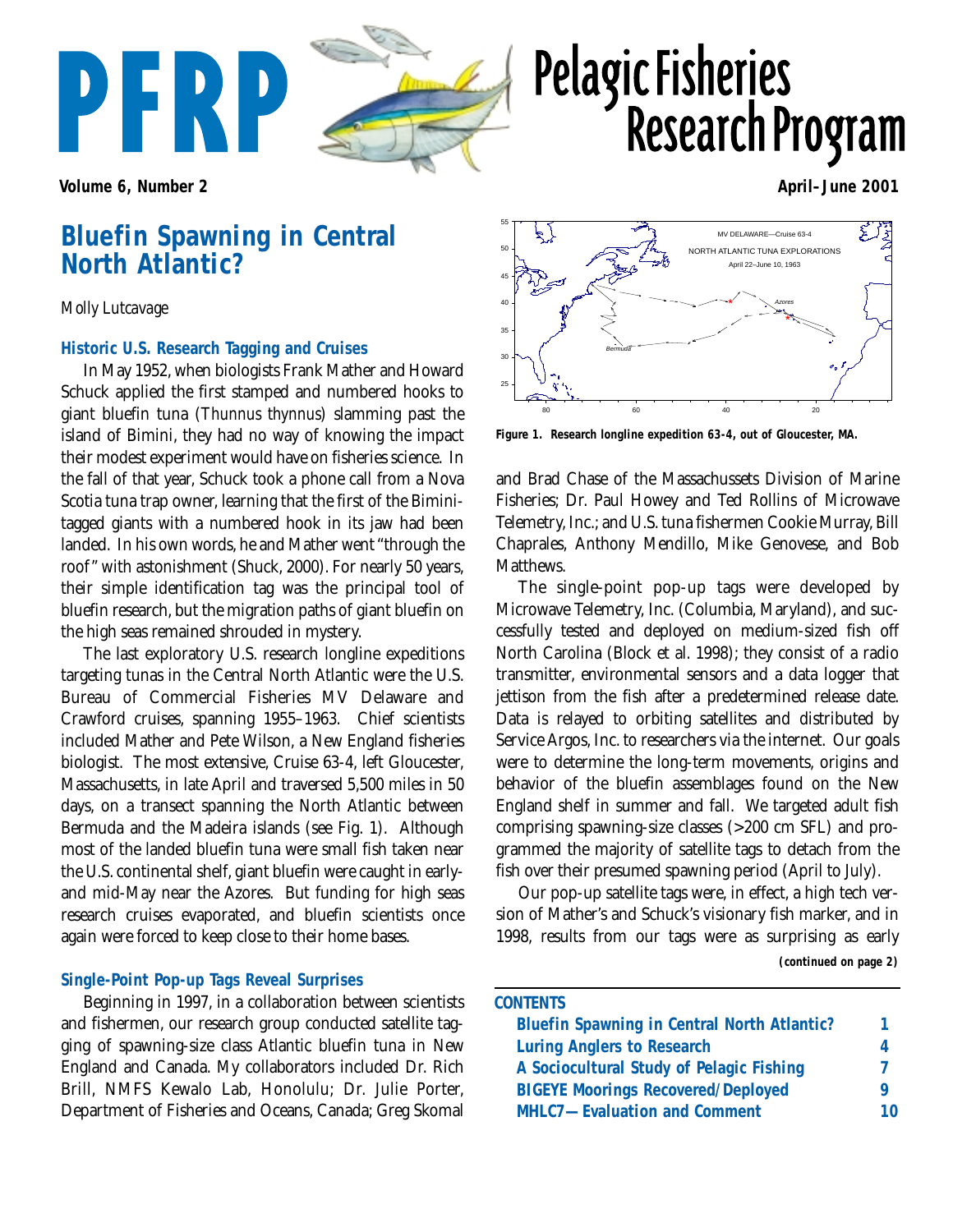**Bluefin Spawning (continued from page 1)**

returns from the first generation hook-ID tags. From 1997 to 1999, all successfully released tags reported from the Central Atlantic roughly between Bermuda and the Azores. Each year, about 30% of tags on New England fish reported from east of the 45°-W stock-division line, and none of the giant bluefin were in or near known spawning grounds in the Gulf of Mexico or Mediterranean Sea (Lutcavage et al., 1999; 2000; see also PFRP Vol. 4, No. 1, 1999). A separate tagging study of younger fish off North Carolina had similar findings (Block et al., 1998).

Together, these consistent results suggested several surprising possibilities, all of which challenged current understanding of the Atlantic bluefin's spawning habits. Since none of the spawning-size fish tagged in the Gulf of Maine were located in either known spawning ground when their tags reported, it seemed possible that a previously unknown spawning area might exist in the Central North Atlantic. The alternative hypothesis, that bluefin tuna do not spawn annually, was also an astonishing, albeit remote, possibility.

### **Archival Pop-Up Tags Gather more Data**

Despite consistent results from single-point pop-up tags, we realized that a third possibility remained that might explain why giant bluefin were not found in either known spawning area: the number and timing of tag releases was insufficient to detect spawning. In 1999, we deployed 21 of the newly developed pop-up archival tags (PTT-100, Microwave Telemetry, Inc.) on New England and Canadian giant bluefin for attachments of up to one year. The new tags have an expanded data-logging capacity and a light sensor. After data processing, recorded ambient light levels are used to determine day length and local noon to estimate latitude and longitude (e.g., Klimley et al. 1994; Welch et al. 1999); like implanted archival tags, they can depict the full migration path of the fish.

The pop-up archival tags we use are pressure tested to 3,300 psi, and record ambient light levels at 2 minute intervals, and temperature  $(\pm 0.2^{\circ} \text{ C})$  and depth once an hour and at sunrise and sunset. As a fail-safe, the tag can be programmed to detach at a preset depth (e.g. 1,000 m), or when the tag stays at a user-defined constant depth for a predetermined interval. The tag transmits raw data defining temperatures, pressures and estimates of sunrise and sunset time. This data is processed by the manufacturer, and longitude and latitude estimates are generated with proprietary software; estimated errors are given as about one degree of



**Figure 2. Estimated migration paths of two bluefin tuna released from purse seine on 8 October, 1999. Their pop-up archival tags reported on 25 December, 1999.**

longitude and several degrees of latitude. Another version of a pop-up archival tag is currently manufactured by Wildlife Computers, Inc. (Redmond, Washington).

In February 2000 at the PFRP Symposium "Tagging and Tracking Marine Fish with Electronic Devices," we presented estimated migration paths from the first two pop-up satellite archival tags. The two 400-lb fish, schoolmates released from a purse seine set in October 1999, had crossed the Gulf Stream and taken similar routes to the southeast, but were thousands of miles apart when their tags jettisoned on Christmas day (see Fig. 2).

We enjoyed high reporting rates with the pop-up satellite archival tags we deployed in 1999 (17 out of 21 tags, or 81%) and now have data capable of depicting full migration paths and environmental associations (80–340 days) of 12 fish. Without exception, their migration paths overlay reporting locations of single-point tags from previous years, and stretch to the Azores, spanning the historic transect of the MV Delaware. Based on tags that remained on fish for nearly one year (September to September), it was also apparent that not all Gulf of Maine giant bluefin return annually to the New England shelf (see Fig. 3). Furthermore, migration paths deduced from pop-up archival tags showed that fish did not interrupt their residencies in the Central North Atlantic to visit either known spawning area.

### **New Spawning Ground Awaits Discovery?**

The economic and conservation implications of possible spawning of bluefin tuna in the Central Atlantic are enormous. Since 1981, Atlantic bluefin tuna have been managed by ICCAT as two biological units separated by a management line at 45º W. The biological basis of this management division presumes separate and exclusive spawning grounds (in the Gulf of Mexico and the Mediterranean Sea), different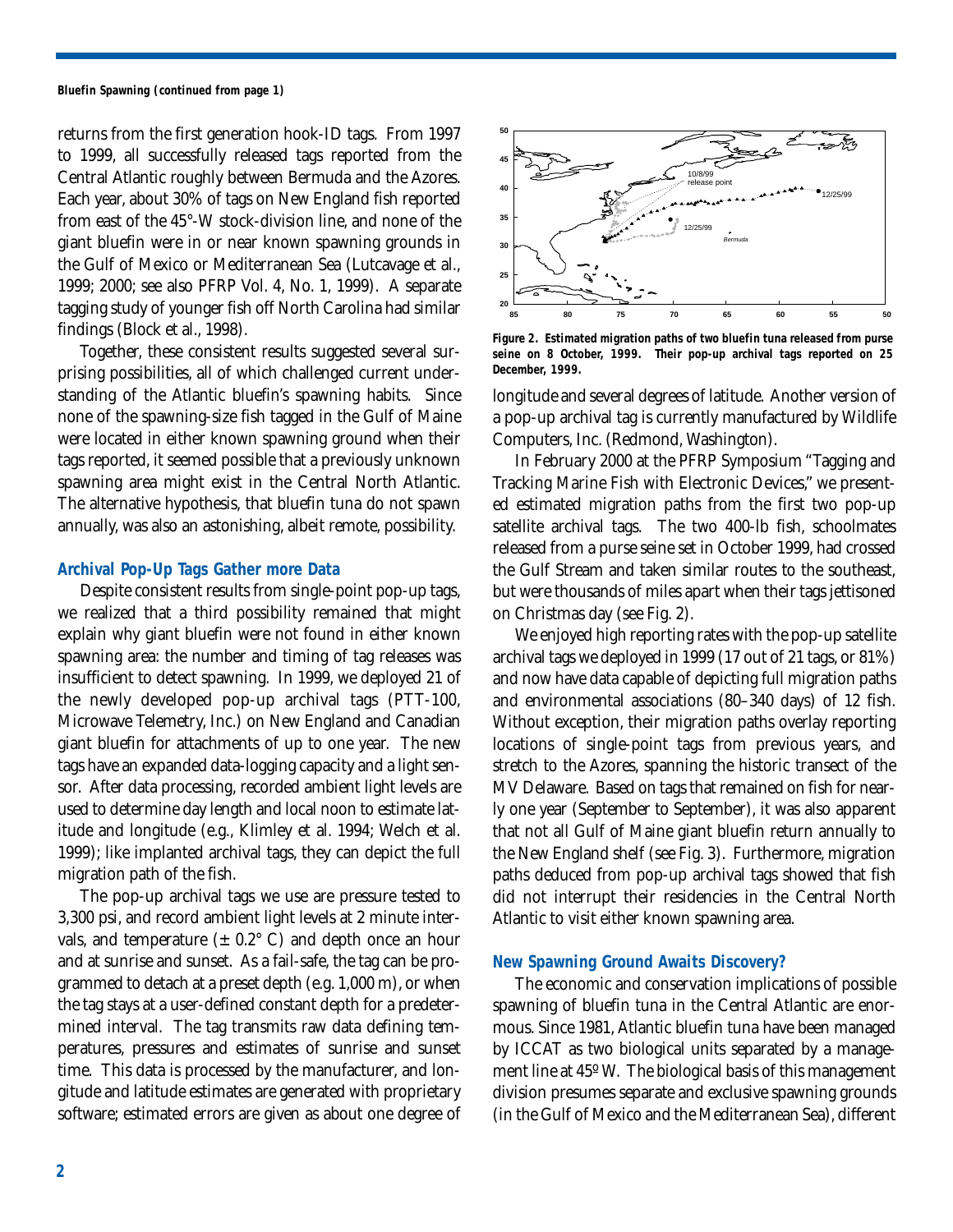

**Figure 3. The area depicted by the gray lines defines the distribution of bluefin tuna (from pop-up archival tags) between May and mid-September, 2000 in relation to reporting locations of single point tags that jettisoned from giant bluefin between May and July, 1998 (black circles) and 1999 (gray squares).**

ages of first reproduction, and an assumed low transfer rate (2–7% annually).

In May 2000, researchers and fishermen met in Hamilton, Bermuda to discuss the distribution and biology of giant bluefin in the Central North Atlantic (Lutcavage and Luckhurst, in press). Participants focused their attention on historic data from the MV Delaware and Crawford cruises, and the new tagging data challenged prevailing views of bluefin biology. The Bermuda working group produced a consensus document, endorsed by ICCAT in November 2000, that recommended an exploratory research cruise in 2001 to sample spawning-size bluefin tuna.

In January 2001, researchers from Canada, the U.S., Japan and Bermuda met at the New England Aquarium in Boston to plan a research longline cruise in the Central North Atlantic. Its mission, to locate and sample giant bluefin roughly between Bermuda and the Azores in summer, is a challenging one. Specific recommendations call for a multi-year study, with international participation by oceanographic research vessels and two longline vessels, and full financial support for oceanographic data collection and analysis of samples.

### **Management Implications—Central North Atlantic**

Researchers and fisheries managers alike are faced with the thorny question: are the warm waters of the Central North Atlantic home to spawning bluefin tuna? If not, then what is the role of this poorly-studied region in the bluefin tuna's life cycle? The initial longline cruise planned for bluefin research in summer 2001 will journey to these distant regions. It carries a high risk of failure, but with luck, we may soon have the answer to these critical management questions.

Even then, the fact remains that Gulf of Maine bluefin comprise only a fraction of the combined Atlantic and Mediterranean population. High-tech satellite tags, remote sensing tools, extensive financial resources, and an expert, international scientific team will be needed to clarify the migration paths and spawning habits of this long-lived, highly migratory species.

#### **References**

Block, B.A., Dewar, H., Farwell, C., and Prince, E.D. 1998. A new satellite technology for tracking the movements of the Atlantic bluefin tuna. Proc. Nat. Act. Sci. 95: 9384-9389.

Klimley, A. P., Prince, E.D., Brill, R., and Holland, K. 1994. Archival tags: present and future. NOAA Technical memorandum NMFS-SEFSC-357. September 1994. U.S. Dept. of Commerce. 30 pp.

Lutcavage, M. and Luckhurst, B. In press. Consensus Document: Workshop on the biology of bluefin tuna in the Central Atlantic. SCRS/20/125.

Lutcavage, M., Brill, R. Skomal, G., Chase, B., and Howey, P. 1999. Results of pop-up satellite tagging on spawning-size class fish in the Gulf of Maine. Do North Atlantic bluefin tuna spawn in the Mid-Atlantic? Can. J. Fish. Aquat. Sci. 56:173-177.

Mather, F.J. III, Mason, J.M. Jr., and Jones, A. C. 1995. Historical Document: Life history and fisheries of Atlantic bluefin tuna. NOAA Technical Memorandum NMFS-SEFSC-370.

Schuck, H. 2000. Schuck recalls beginning of U.S. bluefin tuna research. American Inst. of Fishery Research Biologists Briefs. Vol 29 (6): 11-13.

Welch, D.W. and Eveson, J. P. 1999. An assessment of light-based geo-position estimates from archival tags. Can J. Fish. Aquat. Sci. 56:1317-1327.

*The author is a Senior Scientist and director of the New England Aquarium's Bluefin Tuna Population Biology Research Program, in Boston, Massachusetts.*

#### **PFRP**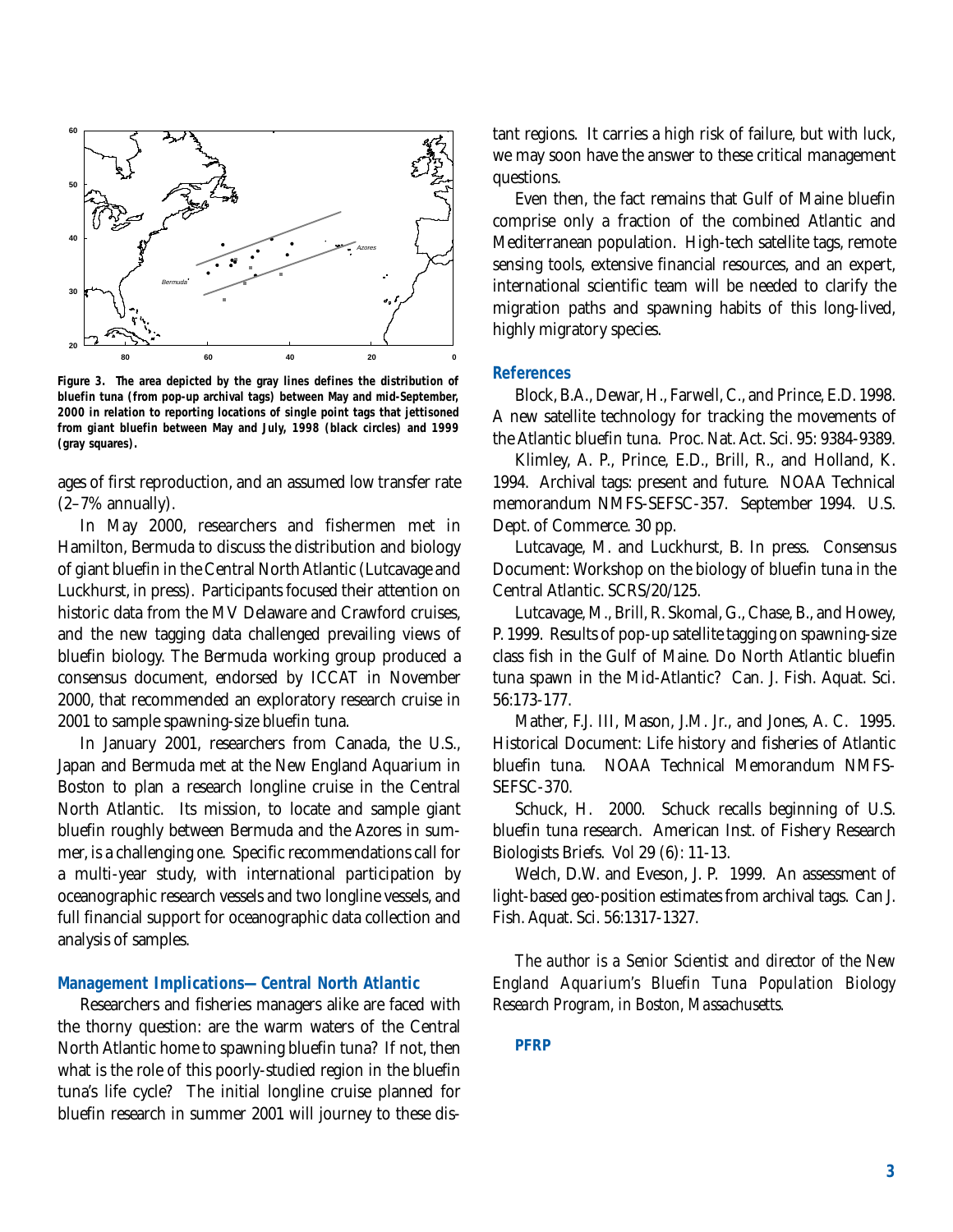# **Luring Anglers to Research**

### *Rich Brill*

Pop-up satellite archival tags (PSATs— see Figure 1) are the latest, and to date one of the most advanced, tools used by marine scientists to study large pelagic fishes like marlin and tunas. This exciting new technology is beginning to open wide new windows on many important aspects of the migrations and behavior of these fishes.

Under the "Lure an Angler to Research" program jointly sponsored by the Hawai'i Conservation Foundation, Maui Jim Sunglasses and Caterpillar Diesel, and jointly organized by Tropdilla Productions and the National Marine Fisheries Service Honolulu Lab, PSATs were attached in July 2000 to four blue marlin and one black marlin caught off the Kona coast. The program is an ongoing cooperative effort to deploy the greatest number of PSATs possible by enlisting the aid of sportfishers, and their captains and crews, in deepsea fishing tournaments.

### **PSATs— the ET's of Fish Tags**

Three of the PSATs jettisoned on schedule and "phoned home" to report their data. Unfortunately two tags have not been heard from. The failure of these tags to report may be due to any of several reasons: damage to the antenna if the fish free-jumped and landed on the tag, some breakdown of the electronics or batteries within the tag, or because the tagged fish died and sank.

If a tagged fish sinks, the PSAT's float eventually will be crushed by increased water pressure, and the tag will never make it back to the surface. Because radio waves can't be transmitted through seawater, PSATs must be floating with their antennas in the air to upload their data to orbiting satellites; tags that don't surface can never phone home.

### **Marlin Tags Phone Home**

The daily positions recorded by the tags on the black and one blue marlin are shown in Figure 2. The large circles at either end show where the fish were tagged (recorded by the fishermen) and where the PSATs popped up (recorded by the receiving satellite). Note that the locations fixed from the light-level data do not match exactly with the actual locations of the tags. This occurs because determining precisely when sunrise and sunset occurs is a very difficult thing to do underwater, especially because the fish are constantly moving up and down! As a result, latitude estimates with the current generation of PSATs are good to within approximately plus/minus 1˚. Longitude estimates are slightly better (generally good to within a few tenths of a degree) because it is easier to accurately measure times of local noon.

The tags deployed during this phase of the project were not yet capable of measuring the fishes' swimming depths, as are the current generation of PSATs. Only water temperature data were recorded, but because temperatures get colder as fish swim deeper, the temperature record does give some idea of vertical movements. The black marlin showed behav-



**Figure 1. PSAT**

iors that we know to be very characteristic of marlin in general (see Figure 3a). It appears the fish spent the majority of its time near the surface (shallower than about 100 m) and only occasionally ventured down into colder water, but never into water colder than about 15˚ C (59˚ F). The estimated maximum depth the fish reached was 300–400 m, and it's apparent something happened around September 13, because the temperature record suddenly became more stable. The fish may have stopped regularly swimming up and down, but a more plausible explanation is that the PSAT prematurely detached from the fish and was simply floating on the surface. The changes in temperature seen after September 13 could be due to the sun warming the transmitter and rain squalls cooling it off.

The problem of tags possibly being shed prematurely is also seen in both blue marlin temperature records (see Figure 3b). The first appears to have become detached only about six days after the fish was tagged and released (around July 26), and the second about four weeks after (around August 14). All tags were attached to the fish using large medical-grade nylon tag heads and 300-lb test fluorocarbon leader material. Why two tags apparently detached prematurely remains a mystery, as does the reason for failure of two of the five tags to report so far.

### **Interpreting the Data**

The data we obtained do show several things very clearly. After tagging, the black marlin was alive and behaving normally for about 60 days, and the blue marlin for between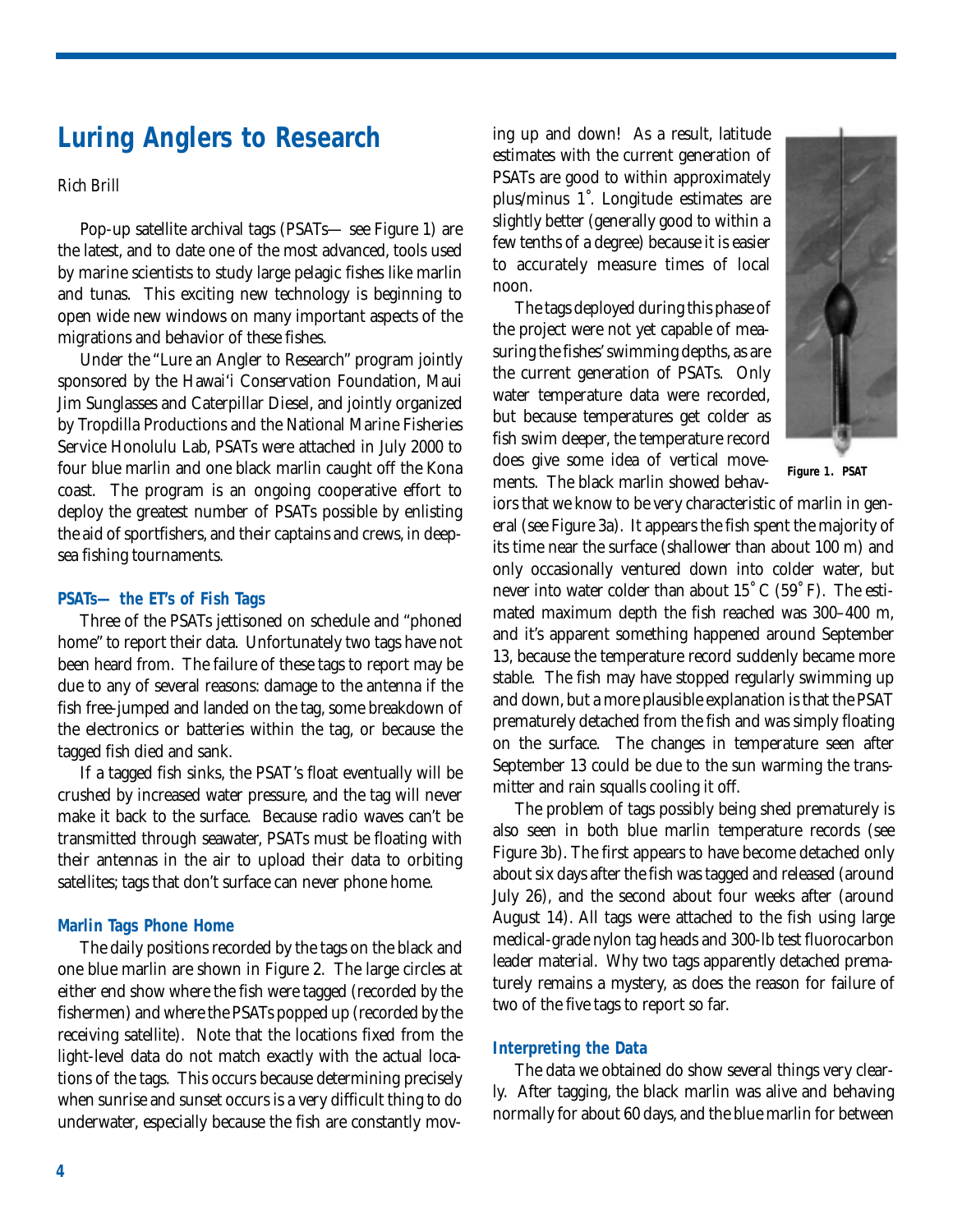

**Figure 2. Daily positions of tagged marlins.**

6 and 30 days. Both blue marlin appear to have stayed in the immediate vicinity of the main Hawaiian Islands. In contrast, the black marlin moved rapidly south about a week after release, eventually reaching an area only 5˚ north of the equator. It appears that, although the marlin was actively swimming north and south, it also was being carried along with the eastward flow of the North Equatorial Countercurrent, a rapidly flowing (greater than 1 knot) current in this area (see Figure 4).

#### **Value of Public/Private Cooperation**

Although keeping the PSATs reliably attached to marlin is a problem that has yet to be solved, the really difficult part of this kind of research is catching the fish and getting the tags on in the first place! Marlin are sometimes referred to as "rare event species" because so much time must be expended at sea to catch them and attach a PSAT. It takes a great deal of skill and effort to hook a large marlin, bring it to the boat in good condition, safely attach a PSAT, and successfully release it—and it would be almost prohibitively expensive if boat time and tournament anglers' efforts weren't freely donated. This is why cooperative efforts with private organizations are so tremendously useful. The willingness and experience of boat captains, deck hands and anglers are assets of tremendous value that literally make this project possible.

According to Jody Bright, of Tropdilla Productions, "Having Dr. Rich Brill on hand at the tournaments was interesting for the anglers and lent credibility to our efforts, as a non-profit NGO, to help pelagic fisheries research. But the most valuable aspect of the cooperative effort from our point of view is the satellite imagery produced by Dave Foley of NOAA. Those images have made it possible for the first time in history for people across the globe to take part in high tech wildlife research by just visiting a website."

The tracks are available on the Hawaii Conservation Assoc. web site at www.hawaiica.org, or at www.konatournaments.tappedinto.com.

### **Plans for the Future**

To surmount some current problems, the next generation of PSATs will jettison from the fish, float to the surface, and begin transmitting data if tagged fish go below a specified depth (around 2000 m) at which the tags' floats would be crushed. Because a fish would only go this deep if it had died and was sinking, the latest generation of PSATs should enable us to tell if a fish died and sank.

**(continued on page 6)**

| Pelagic Fisheries Research Program Newsletter<br>Volume 6, Number 2<br>April-June 2001 |                                                               |
|----------------------------------------------------------------------------------------|---------------------------------------------------------------|
|                                                                                        |                                                               |
|                                                                                        | Editor Chris Anderson, John Sibert                            |
|                                                                                        | Writers John Sibert, Molly Lutcavage, Richard Brill,          |
|                                                                                        | Donald H. Rubinstein, and Ziro Suzuki                         |
|                                                                                        | Layout May Izumi                                              |
|                                                                                        | <b>Printing</b> Fisher & Pioneer Printers, Honolulu, HI 96817 |
|                                                                                        | For more information                                          |
|                                                                                        | Pelagic Fisheries Research Program                            |
|                                                                                        | Joint Institute for Marine and Atmospheric Research           |
|                                                                                        | University of Hawai'i at Mānoa                                |
|                                                                                        | 1000 Pope Road, MSB 313                                       |
|                                                                                        | Honolulu, HI 96822                                            |
|                                                                                        | TEL (808) 956-4109 FAX (808) 956-4104                         |
|                                                                                        | E-MAIL jsibert@soest.hawaii.edu                               |
|                                                                                        | WWW http://www.soest.hawaii.edu/PFRP                          |
|                                                                                        |                                                               |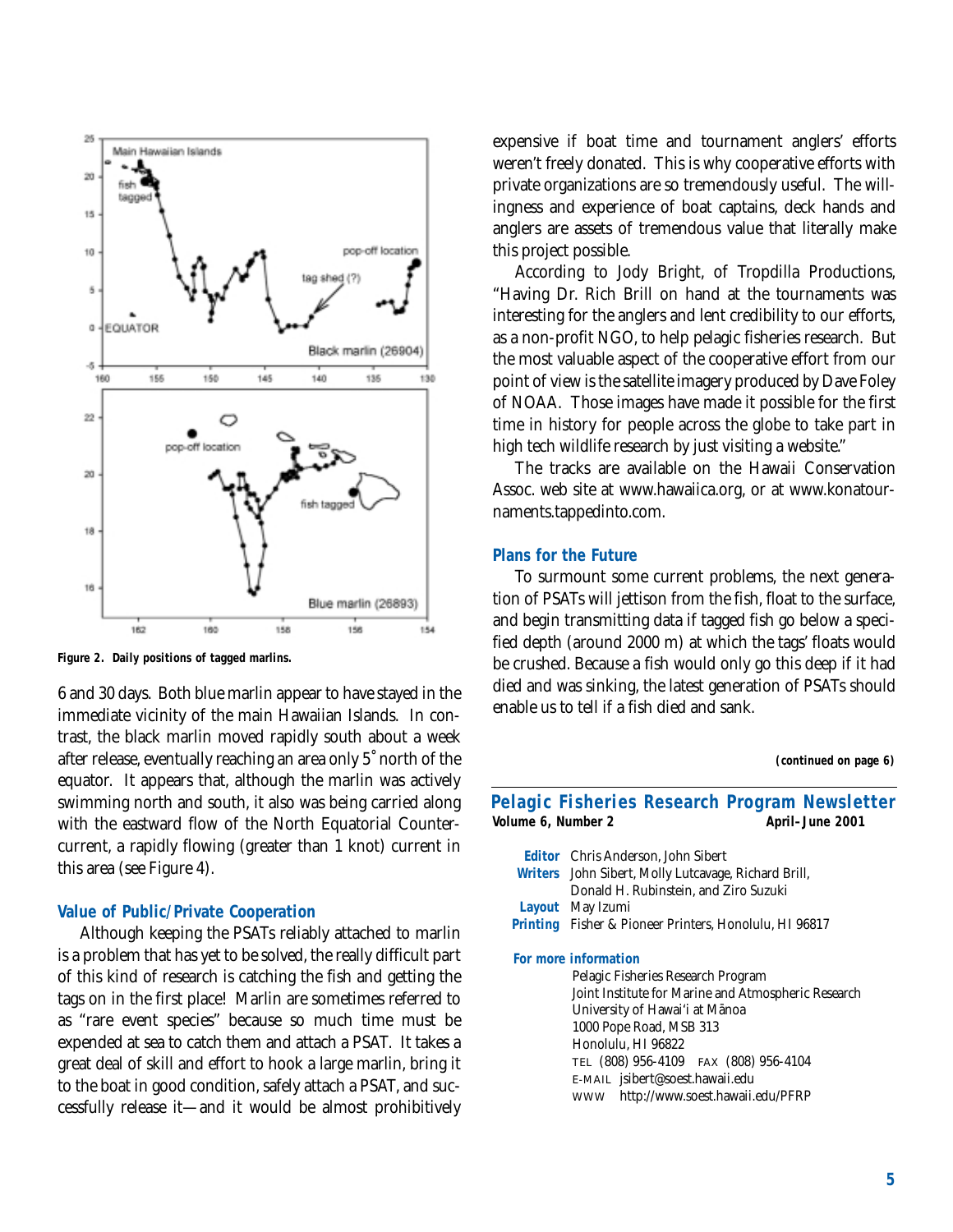





**Figures 3b. (center and bottom) 3a and 3b are tagged marlin temperature records.**

Still on the agenda: obtain more funding, purchase and deploy more latest-generation tags, and test different taghead designs and materials, among other things.

*Richard Brill is a Fishery Biologist with the NMFS Honolulu Laboratory. His current research focus is on the physiology, physiological ecology, and sensory biology of tunas,*



**Figure 4.**

*billfishes, and sea turtles. He's at sea now on a swordfish and blue shark tagging cruise, accompanied by experts in sensory biology who hope to learn more about the vision of tunas, marlins and swordfish. He can be reached at rbrill@honlab.nmfs.hawaii.edu.*

#### **PFRP**



**Trackmap of blue marlin 26893, with tagging and pop-up locations shown.**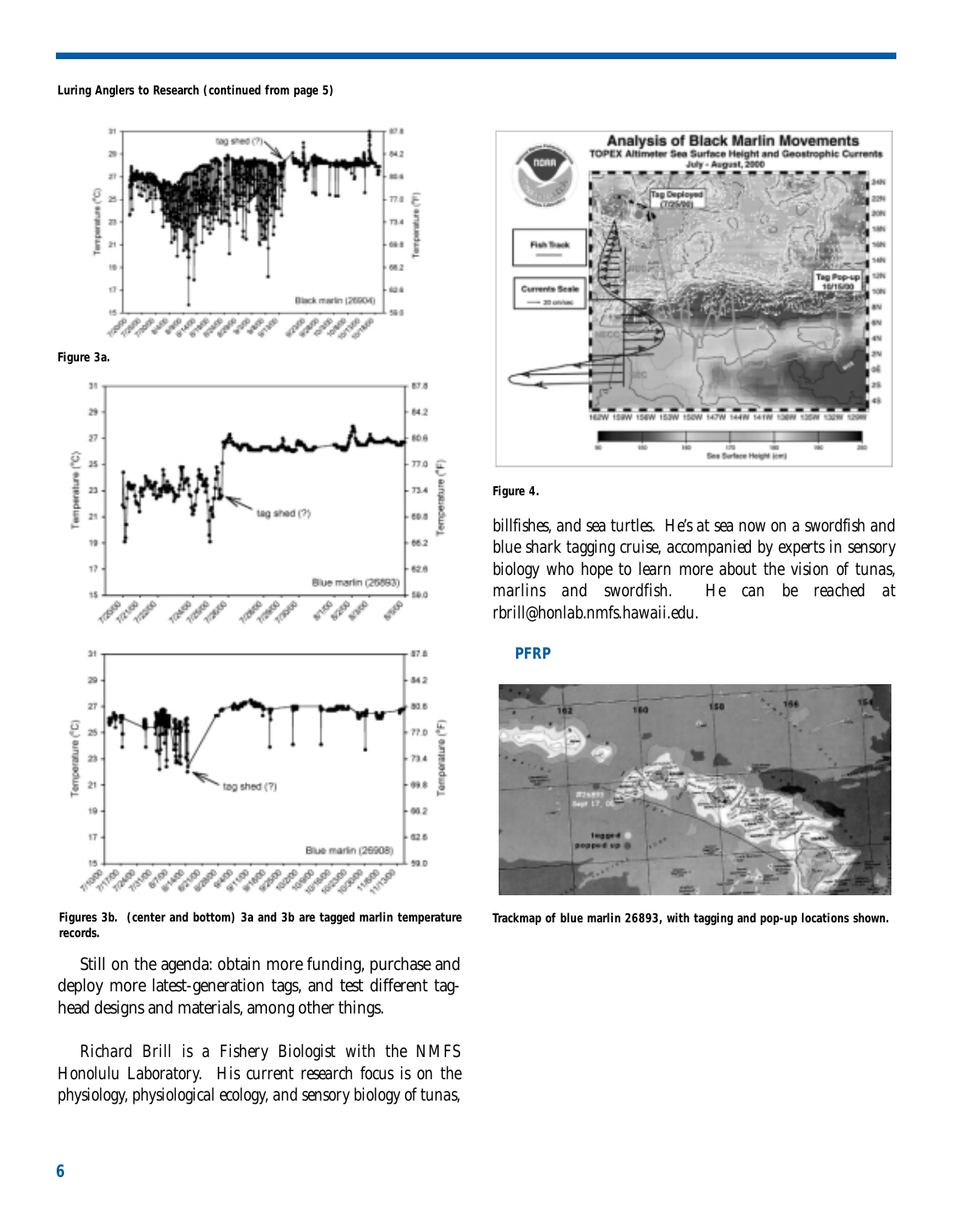# **Pelagic Fishing in Guam— A Sociocultural Study**

### *Donald H. Rubinstein*

*Research on pelagic fisheries often has overlooked a key aspect of the activity: the fishermen and women themselves. The Pelagic Fisheries Research Program (PFRP) has sought to address this gap by supporting research on fishers, and integrating this research with the more predominant research on fish. As part of this effort to expand the focus of research, and with early encouragement from Dr. Craig Severance, representing the Scientific and Statistical Committee of the Western Pacific Regional Fishery Management Council, I undertook a sociocultural study of pelagic fishing in Guam. Working with me on this project were colleagues Dr. Thomas Pinhey and Stephen M. Vaughn.*

*In planning the project, we collaborated with Dr. Michael Hamnett at the University of Hawai'i at Manoa, Dr. Craig Severance at the University of Hawai'i at Hilo, and Dr. Robert Franco at Kapi'olani Community College, who were conducting parallel studies in American Samoa and the Commonwealth of the Northern Mariana Islands.*

### **Methodology and Respondents**

The research involved use of a seven-page structured interview augmented by observation of participants; it was designed to produce a profile of contemporary demographic and sociological characteristics of Guam's pelagic fishers, as well as their attitudes towards various fisheries management strategies. Initially, fishers were contacted at Guam's main boat ramps and harbors, at various fish markets, boat supply and tackle stores, and through contacts at the Guam Fishermen's Cooperative Association; the sample expanded as initial contacts led to new contacts. Because the population of pelagic fishers in Guam is unrecorded, and local fishers are not required to obtain a fishing license, there is no way to obtain a truly representative sample. Our sample included nearly a hundred respondents, which we believe represents the majority of pelagic fishers in Guam, and provides a very reliable profile.

Our sample reflects the sociocultural and geographic diversity of Guam, as well as the unique characteristics of the fishers as a subset of Guam's general population. The geographic distribution of our sample includes representatives from 16 of the 19 villages in Guam. The mean length of village residence for fishers is 16.8 years, indicating a fairly stable population, but the range is extreme, extending from less than one year to  $69$  years. Of the total sample (N=97) of respondents, all but 2 are men. This gender distribution reflects the strong cultural values in Micronesia that discourage women from involvement in pelagic fishing; significantly, neither of the two women in our sample are Pacific Islanders.

The ethnic distribution of fishers also reflects the island's distinctive cultural and economic patterns. Indigenous Chamorros account for the largest number of pelagic fishers in Guam, constituting 41% of the fishing population, which equates almost exactly with the 43% of the general population that claim Chamorro ethnicity (using 1990 Guam census data). Other Micronesians (mainly from Palau and the Federated States of Micronesia) are significantly over-represented, forming nearly 18% of the fishing population but only about 6% of the general population (based on more recent survey data from the U.S. Dept. of Interior). Guam's Euro-American population is likewise over-represented, comprising 27% of the fishing population but only about 18% of the general population. On the other hand, Asians are significantly under-represented. Filipino fishers comprise 7% of the pelagic fishing population, but nearly 23% of the general population, while other Asians (mainly Chinese and Japanese) account for 3% of the pelagic fishing population, as opposed to 13% of the general population.

The mean number of persons per household in our sample is 4.1; this corresponds closely with the mean of 4.2 persons per household in the general population (1990 census). But Guam pelagic fishers appear on average to be significantly more affluent than the general population. The median household income of fishers in our sample is \$50,000, 63% greater than the island's median household income of \$30,755. It is important to emphasize, however, that the population of Guam fishers is highly diverse, economically. The subset of Micronesian fishers (from the Republic of Palau and the Federated States of Micronesia) has a median household income of only \$20,000, 35% less than the median household income; in addition, these fishers have a mean household size of 6.9, significantly greater than the islandwide mean of 4.2.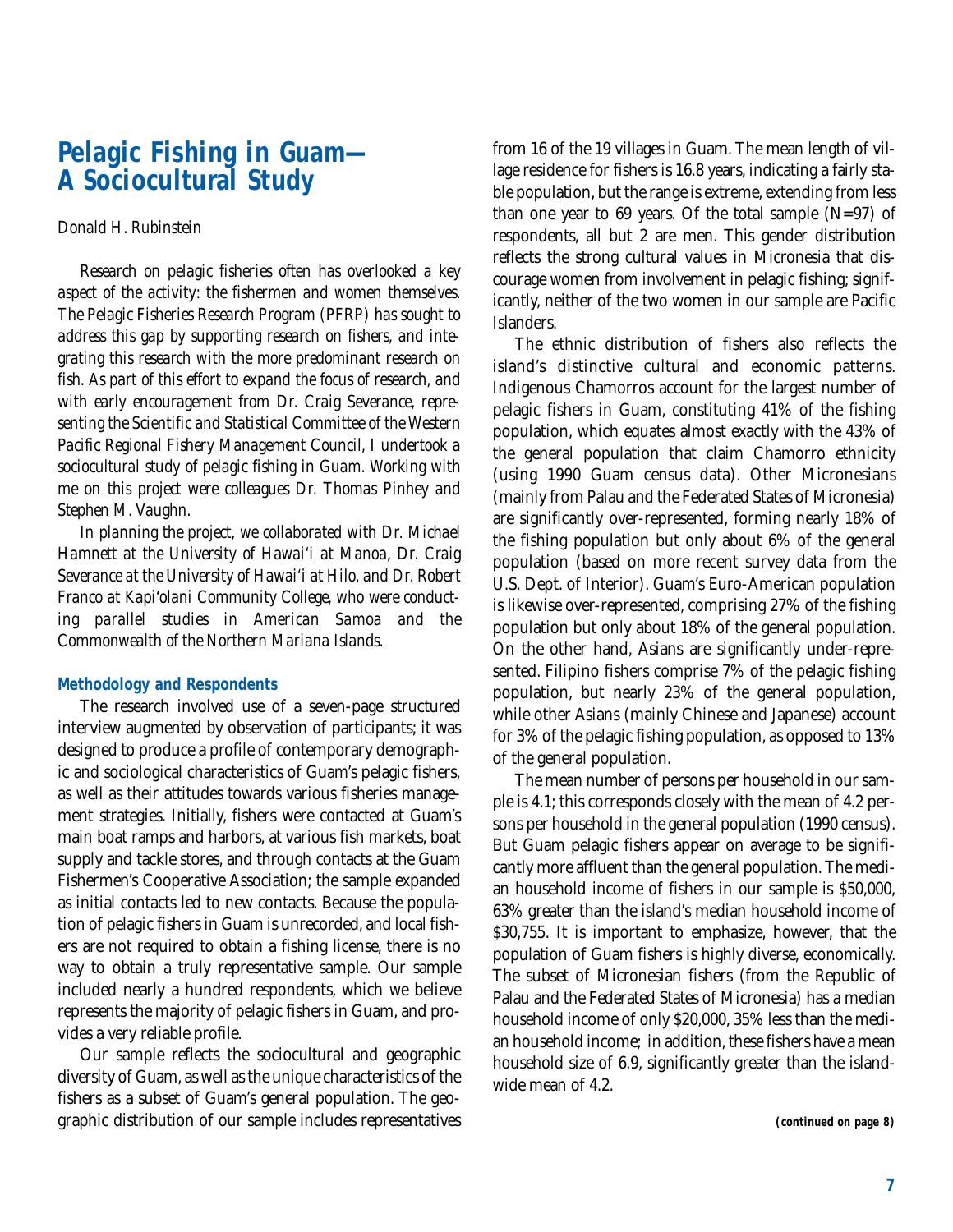### **Boats and Fishing Equipment**

Almost three quarters (72%) of our sample of fishers are either the sole owners or co-owners of a boat, which in every case has a single hull. Most commonly used are 20-foot boats, with outboards as the engine of choice 88% of the time. Slightly more than half of the fishers have some sort of alternative power to preserve mobility in case of engine failure, including use of two primary engines, or a primary and a secondary that has 10% to 15% of the primary's horsepower.

Among the fishers, there is a very wide range of capital outlay for boats, engines and trailers. The median outlay is \$13,000, which represents 26% of the fishers' median household income.

The electronic equipment most commonly owned by Guam pelagic fishers are VHF radios, depth finders and GPS, which are present on two-thirds or more of the boats. Many fishers (31%) also bring cell phones on fishing trips to serve as a backup means of communication. Only 19% of boat owners reported carrying an EPIRB (Emergency Position Indicating Radio Beacon), which are required by the U.S. Coast Guard for vessels participating in commercial fishing from Guam, but are fairly expensive.

Among fishing gear, poles and reels require the greatest capital outlay, with a range from \$100 to \$21,000 and a median expense of \$1,500. Guam pelagic fishers generally take part in other forms of fishing, using cast nets, gill nets, spear guns and dive equipment (including scuba gear). A majority (63%) of our respondents reported owning spear guns and snorkel equipment (median capital outlay \$350), but participant observation reveals that spearfishers target reef fish exclusively, not pelagic fish.

We recorded data on 340 separate fishing trips reported by 96 fishers. Many reported using more than one fishing method during a single trip, often trolling and bottom-fishing on the same outing. Trolling is the most common method of fishing, occurring on 70% of the outings.

### **Fishers' Perception of Current Pelagic Fishery**

The great majority (81%) of our respondents indicated that trolling has become more difficult over the past five years. Responses fell into four general categories. Most (71%) believed that over-fishing is the primary cause of the increasing difficulty of catching fish by trolling in Guamanian waters. Some simply perceived a decrease in resources without a specific cause. Others pointed to overuse of fishing areas, including competition from local fishing boats and activities such as jet-skies, parasail boats, and dive boats. Several respondents attributed the increased difficulty of catching pelagic fish to climate change, including changing current and weather patterns.

In our interviews, we asked open-ended questions regarding management practices that could affect trolling in Guam waters in the future. Fishers suggested three general approaches to managing the island's pelagic resources. The first involves developing the resource further through such activities as fishing derbies, public education, market improvements, and especially the development and installation of more FADs. The second involves imposition of various restrictions, such as size limitations, area or seasonal restrictions, catch quotas, and limited entry of fishing vessels. The third approach involves aggressive monitoring and regulation, or even the ban of foreign longline and purseseining vessels within Guam's EEZ. Our respondents indicated that local fishermen should be included in development of a preferred management strategy for both trolling (40%) and longlining (37%).

The interviews also revealed that Guam fishers are generally unfamiliar with the Western Pacific Regional Fishery Management Council (WestPac) and the National Marine Fisheries Service (NMFS). Our questions regarding longlining and purse seining also revealed some misunderstanding among Guam fishers; some were unfamiliar with the terms, while others were uncertain about the practices of these fishing methods.

### **Fishing Motivation, and Fish Distribution and Sale**

We asked our respondents "Why do you go fishing?", and their answers revealed three motivations. The predominant motivation (65%) emphasized the personal enjoyment derived from fishing; a number of respondents within this category, especially Chamorros and other Micronesians, emphasized the sense of cultural identity they derive from fishing. A second motivation (18%) was consumption of fish for family subsistence, while the final motivation (16%) was income derived from fishing. More than half (51%) of the respondents claimed multiple motivations, and, frequently, respondents who indicated that recreation was their primary motivation also said they provided fish to family and friends.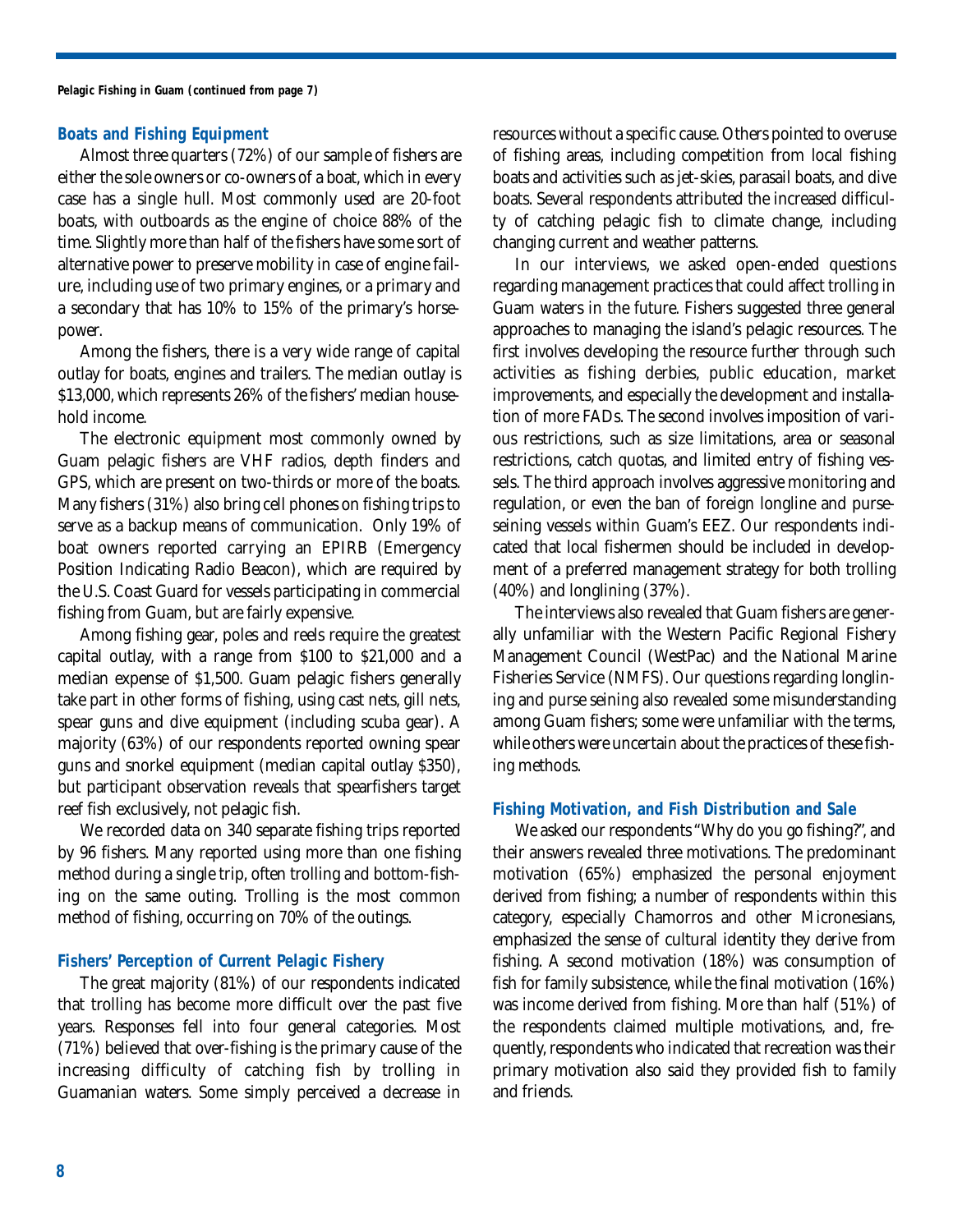Knowledge of fish distribution is very important to an understanding of the social and cultural significance of pelagic fishing on Guam. We asked respondents to indicate to whom they regularly give fish. Nearly all fishers (96%) reported regularly giving fish to family (36%), friends (13%), or both (47%). Most fishers (53%) said they do not give fish to people other than family and close friends; of those who do occasionally, the main recipients are church fiestas (32%) and other church events or organizations (20%). This pattern of distribution reflects Guam's long and well-entrenched Catholic tradition.

We also asked respondents if they sell fish, how often, and how much they earn from selling fish. More than half of our respondents (58%) reported that they sell portions of their catches, and their answers reveal a bimodal distribution that reflects two different motivations for selling. At the lower end of the range, fishers who sell fish one to four times per month (53%) are mostly seeking to recover some of the cost of fishing and boat ownership. At the upper end, those who sell fish eight or more times per month (36%) are more likely selling to make a profit. The median monthly earnings from fish sales are \$300, and as fish are sold three times per month (median), Guam fishers are selling an average of \$100 of fish per trip, or between 36 and 50 pounds of fish, according to current average market prices. The majority of fishers (69%) earn less than \$500 monthly from fish sales; we have categorized these fishers as primarily recreational or subsistence fishers. A number reported that infrequent fish sales subsidize the cost of fishing equipment and boats. Finally, the 22% of fishers who earn more than \$1,000 per month are primarily commercial fishers who rely heavily on fishing for their income.

### **Summary and Conclusions**

The sociocultural and economic differences in Guam's population of pelagic fishers are somewhat representative of the diversity of the island's population. Our survey described a sample of about a hundred individuals who engage in pelagic fishing with some regularity. These respondents tended to fall into three sociocultural or demographic "types." The predominant type by far is a fairly affluent individual, typically a Chamorro or Euro-American man, who fishes several times a month mainly as a recreational pastime, and has a sizeable investment in his boat, engine, and gear. A smaller group, mostly from Palau and the Federated States of Micronesia, engages in pelagic fishing mainly as a form of subsistence, and many of these individuals have household incomes considerably below the Guamanian median. The smallest category could be considered commercial fisherman. All three categories of pelagic fishers share some perceptions about the declining health of the pelagic fishery around Guam, and the need for improved management strategies. Finally, our survey suggested that the WestPac could improve the level of knowledge about its work among Guam's pelagic fishers.

*Donald Rubinstein is a Professor of Anthropology and Public Health at the Micronesian Area Research Center, University of Guam. His main research interests have included medical anthropology, culture change in Micronesia, adolescent suicide, and ethnographic arts.*

### **PFRP**

**December's a la carte special at the Pelagic Research Restaurant: scientific instrument with a side of marine debris. The BIGEYE 1 oceanographic mooring was successfully recovered on December 8, 2000 by the NOAA Ship Ka'imimona, and the BIGEYE 2 mooring was deployed the following morning at 20-36.3' N 161-34.4' W.** 

**Instrumented to measure temperature at 13 depths, current velocities at 5 depths, and dissolved oxygen and salinity at one depth, the BIGEYE 1 surfaced with a surprising amount of derelict fishing gear and other marine debris tangled around its temperature recorder, which was moored at a depth of 25 meters. It is very unusual to have this sort of accumulation of marine debris this deep.** 

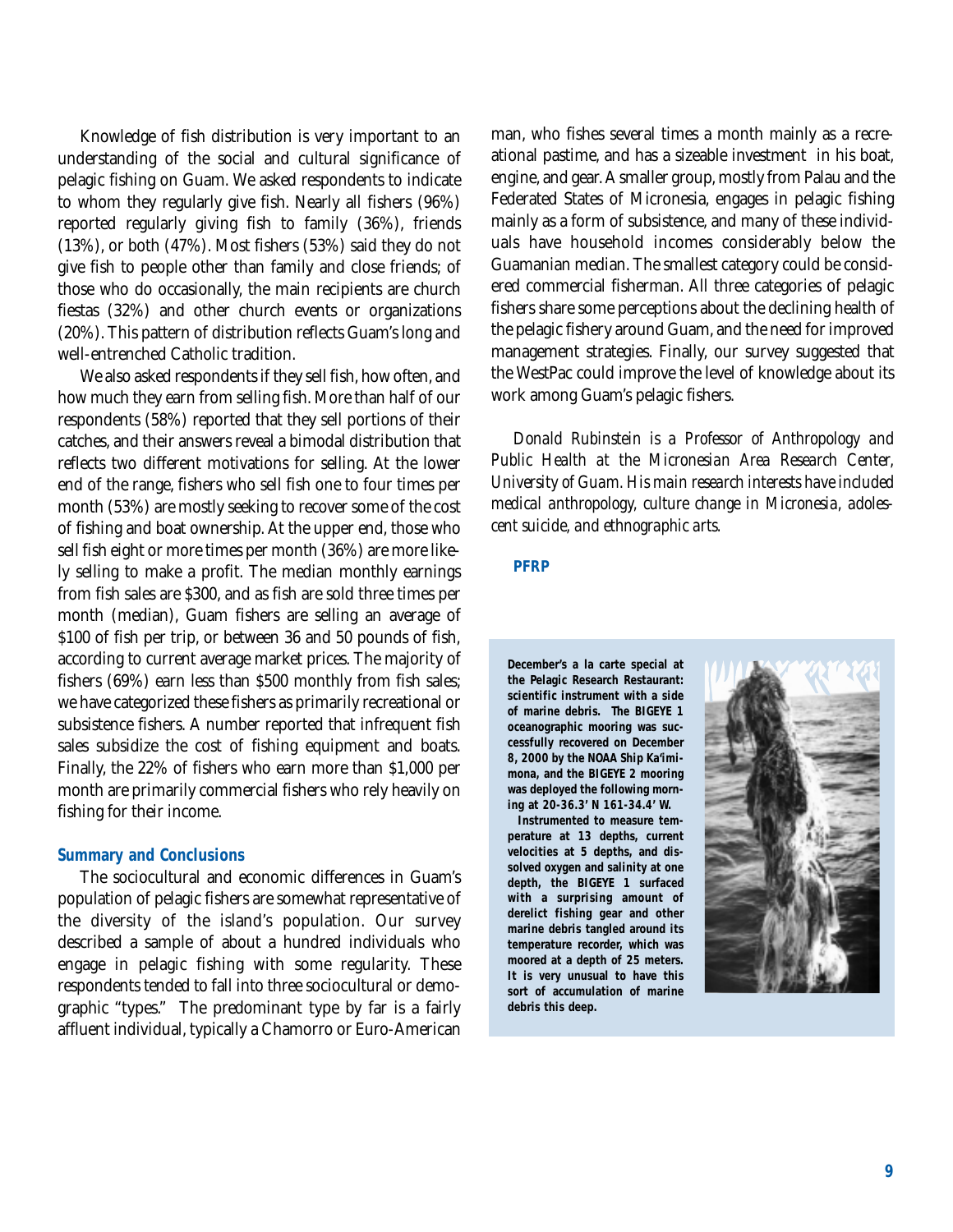# **MHLC7—Evaluation and Comment**

*The following Question and Answer article is the first in a series PFRP will publish over the coming year regarding the Multilateral High-level Conference on the Conservation and Management of Highly Migratory Fish Stocks in the Western and Central Pacific—or, more specifically, MHLC7—the Convention and Final Act adopted September 2, 2000 in Honolulu.*

*Dr. John Sibert, Director of PFRP, has the following objectives for this public discussion of MHLC7: to examine whether the scientific bodies prescribed by the Convention can adequately provide the scientific advice required to support Convention policies; to consider whether or not management policies can be administered effectively by the proposed International Commission; and to discuss the fairness of the MHLC7 convention to all involved nations, from the perspective of pelagic fisheries management.*

*Our goal in publishing this series is to share the evaluations of scientists and other interested persons who are well informed*

## **General Questions**

*1. MHLC meetings attempted to resolve international concerns and develop a formal means of managing "Highly Migratory Fish Stocks in the Western and Central Pacific." Do you feel this goal was achieved by the MHLC meetings? Why or why not?*

The goal was half achieved, but several fundamental issues still remain. On the other hand, the MHLC meetings have been a useful vehicle to make progress toward this goal.

*2. Do you feel MHLC7 was a good conclusion to these meetings? Why or why not?*

No. The final Convention so far is almost a copy of the United Nations Implementing Agreement (UNIA), which contains a lot of practical problems. These include:

- a species list that is too restrictive;
- two-fold scientific advice routes:
- obsession with Maximum Sustainable Yield (MSY) theory;
- too much detailed application of precautionary approach taken from the UNIA;
- unfair decision-making rules with regard to minor opinions, including rejection of objections; and,

• the open-seas boarding and inspection scheme. Regarding the MHLC's two-tiered science structure, it *about MHLC7, in the hope that continued frank discussion can contribute to the most effective and mutually agreeable implementation of the convention. We have accepted the assessments of persons recommended as knowledgeable about MHLC7 and are seeking additional comment. Our principal criteria are that contributors are familiar with the proceedings, the science and the proposed management schemes, and are willing to answer the same questions, with an opportunity for open comment.*

*If possible, each response to an MHLC7 questionnaire sent out by PFRP will be published in the issue following its receipt. The responses are presented in Q&A format for ease of comprehension, and biographical information about each contributor is held till after his or her assessment; it is hoped this will encourage readers to consider each assessment on its merits, rather than on the basis of who provided it.*

*Comments, questions, and requests for inclusion as a contributor may be addressed to Editor, PFRP News, 1000 Pope Road, MSB 313, Honolulu, Hawai'i 96822, or e-mailed to andercox@aol.com.*

would be better to have a single committee, but given the extensive and diverse duties defined in the Convention, the cost of the Committee will be very high, and may not be well covered by the member countries; total expenditures for a two-tiered science structure will be even greater. Therefore, I would opt in favor of each MHLC nation conducting scientific research jointly. If the scientific group encounters real difficulties or cannot reach consensus on critical issues, remedial methods can be employed, such as inviting assistance from an ad hoc independent scientific group. This approach is probably more practical.

Regarding biological reference points, MSY is not a bad concept, but always clinging to it makes things difficult when estimates are unreliable or unavailable, which is the case for several stocks in the Western and Central Pacific. What I consider appropriate when data is lacking is to use simple methods such as trend analysis of Catch per Unit Effort (CPUE), protection of juveniles, time and area closures, etc. I would also consider other alternatives to MSY that at least secure the sustainability of stocks, such as F(med) or %SPR.

*3. Should there be an MHLC8, and if so, what should be addressed at this meeting?*

Yes, to discuss major issues, especially concerns raised by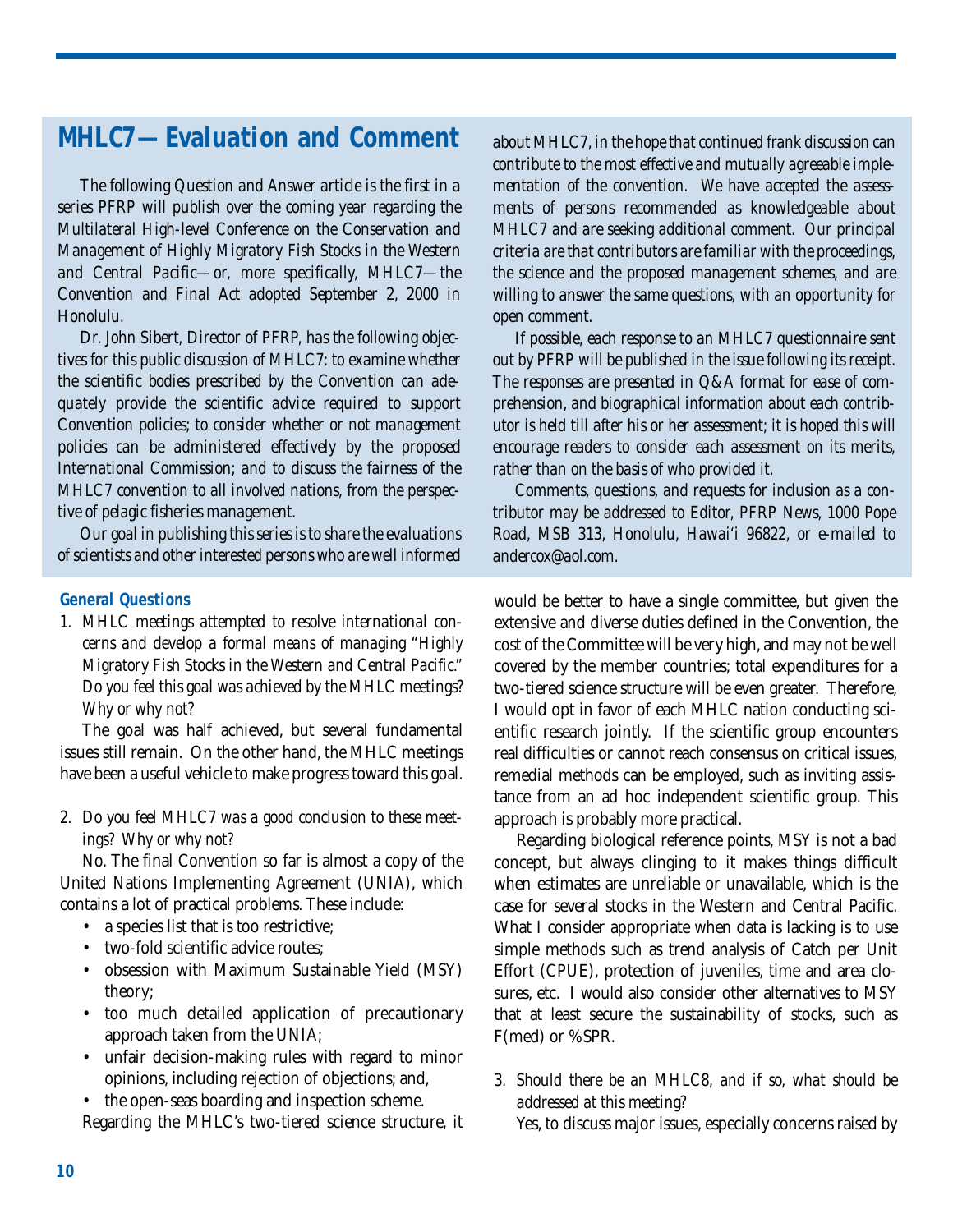a few Asian countries such as Japan and Korea. These are mostly administrative rather than scientific matters, but some of the major points of concern for further negotiation are: the need to introduce a right of objection in the decision-making process, the requirement for open-seas inspection of boats by non-flag country inspectors, the need for more autonomy for the Northern Committee, and the degree to which MHLC copies UNIA, which has not yet been ratified by many countries.

Another subject is the name of the Convention—it is too long and the words "highly migratory species" make no sense because no one is interested in "highly migratory species" per se. Instead, it would be much more appropriate to say simply "Tunas," which denotes tunas and tuna-like fishes including ecologically related species. I cannot understand why the naming of this Convention has not yet become the hot issue. Look at the logo for the MHLC—they are tunas and billfish! This might be another example of an undesireable result from blindly copying the UNIA. The same is seen in the listing of species in this Convention there really is no need to do so as no other international tuna management bodies do.

### **Specific Questions Regarding MHLC7**

*1. In terms of research and data gathering, what advantages do you feel the MHLC Convention has over other conventions dealing with highly migratory fish stocks (e.g., IATTC, IOTC, ICCAT, CCSBT)?* 

The Convention per se has not discussed any details of research and data gathering. Rather it simply refers to UNIA Appendices I and II, which cover many more demands than existing regional organizations. If these demands are met by member countries, there may be an advantage to the MHLC process over other organizations.

However, I am skeptical about applying UNIA Appendices I and II in the Convention area. I doubt the demands of such extensive protocols can be met, and believe we should start with practically feasible things.

# *2. What are the disadvantages of the MHLC Convention with regard to data collection and research?*

I am mostly satisfied with the proposed methods of research and data collection, aside from the fact that they are too ambitious and idealistic.

# *3. What do you consider to be the major obstacles facing the scientific arrangements associated with the Commission?*

The funding necessary to carry out basic scientific activities may not be secured; I have the following concerns. Compiling, updating and verifying data for member countries requires a lot of manpower, and there will be a need for help from MHLC headquarters to improve data collection for various developing countries. Therefore, given the diversity and scale of fisheries in the Convention area, we need several experts for statistics, say 3 to 4 permanent employees such as computer experts and bio-statisticians. In addition, several special scientific programs such as tagging, aging, growth and maturity studies would be necessary, and all existing regional tuna management bodies have chronic problems. The importance of these subjects can not be understated.

# *4. What do you consider to be the major obstacles facing the MHLC Commission over the next few years?*

Securing budget, setting up total allowable catch (TAC) and allocation criteria for TAC will be major problems. So far, I see no practically feasible alternative better than TAC, but unfortunately, setting TAC itself is not enough to insure sustainable use of fish stocks unless we have simultaneous effort control, which is also very difficult.

# *5. In the wake of MHLC7, how will management of high-seas fisheries in the Western Pacific change over the next ten years?*

More and more regulatory measures will probably be introduced, including ones for bycatch species. I am not concerned about an increase in regulation if it is fair for all countries and all fisheries sectors, but the increase will depend on how much we overshoot in our stock assessments and fisheries management plans; the fewer the overshoots, the fewer regulations we will have, which is better for anyone. It should be remembered that abuse of the precautionary approach is suicidal for all of us, and we have to be cautious not do so. Don't forget the unwarranted claim made by several irresponsible people in the past, but later refuted by scientific evidence, that large-scale drift gill net fishing adversely affected the sustainability of South Pacific albacore, north-south problem.